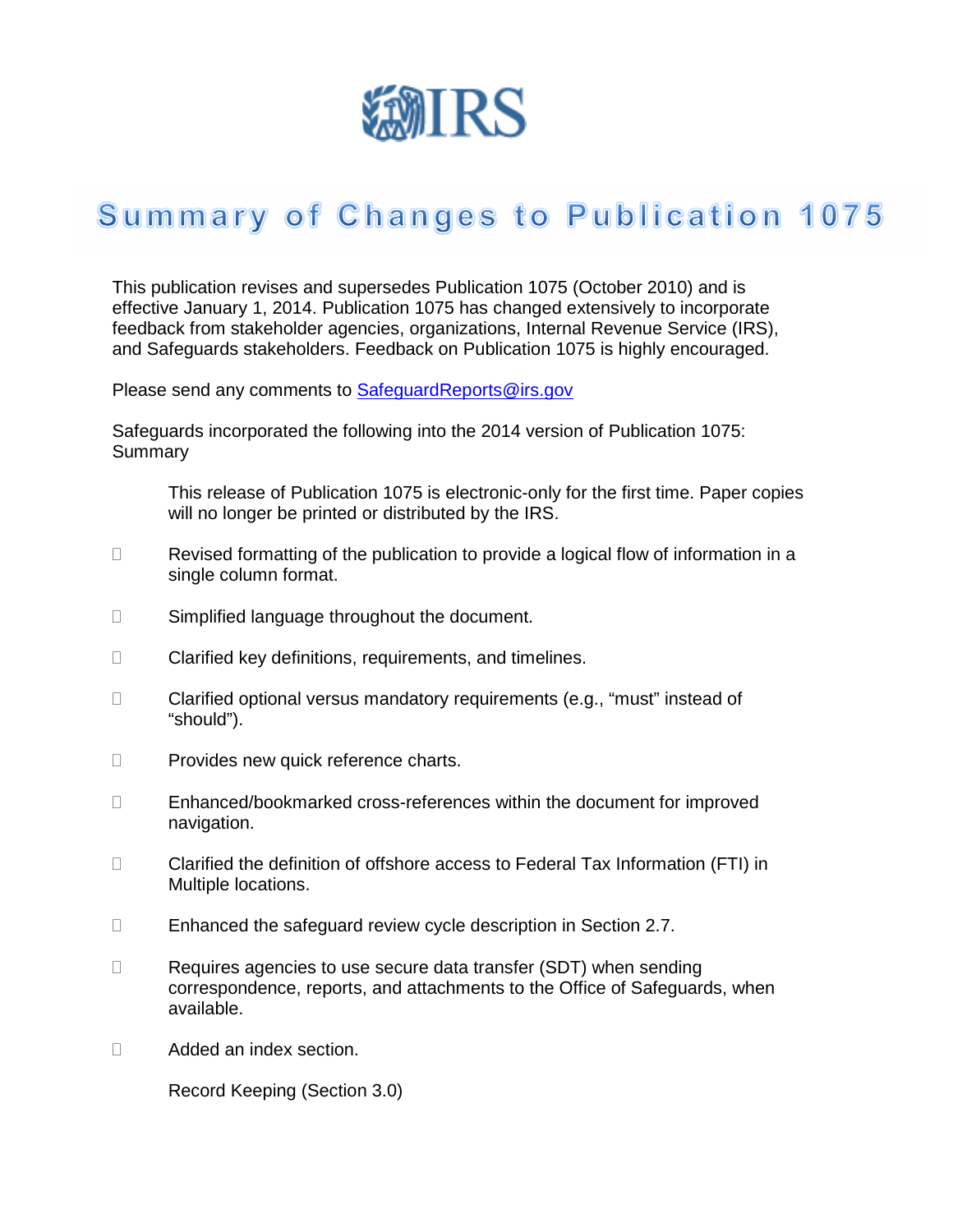Record keeping requirements for electronic and non-electronic files have been combined.

 Sample record keeping and visitor access logs are included to assist with compliance.

 Added new media off-site storage requirements in Section 4.6. Secure Storage (Section 4.0)

Simplified minimum protection standard requirements.

Restricting Access (Section 5.0)

Clarified guidance on commingling of FTI.

Publication 1075 (January 2014) Page iii

Other Safeguards (Section 6.0)

Consolidated training requirement list into Table 3 within Section 6.2.

 Provided disclosure awareness training product ordering information in Section 6.3.1

Disclosure Awareness Training Products.

Reporting Requirements (Section 7.0)

Eliminated unnecessary reports by 50 percent.

 Consolidated the annual Safeguard Activity Report (SAR) and Safeguard Procedures Report (SPR) into one annual Safeguard Security Report (SSR).

Eliminated the 6-year requirement for a new SPR submission.

 Included the possibility of waiving the yearly SSR during the year after a formal review.

Changed SSR and Corrective Action Plan (CAP) submission due dates in

Sections 7.2.2 and 7.3.1.

Consolidated 45-day notification requirements into Section 7.4, 45-Day

Notification Reporting Requirements.

Disposing of FTI (Section 8.0)